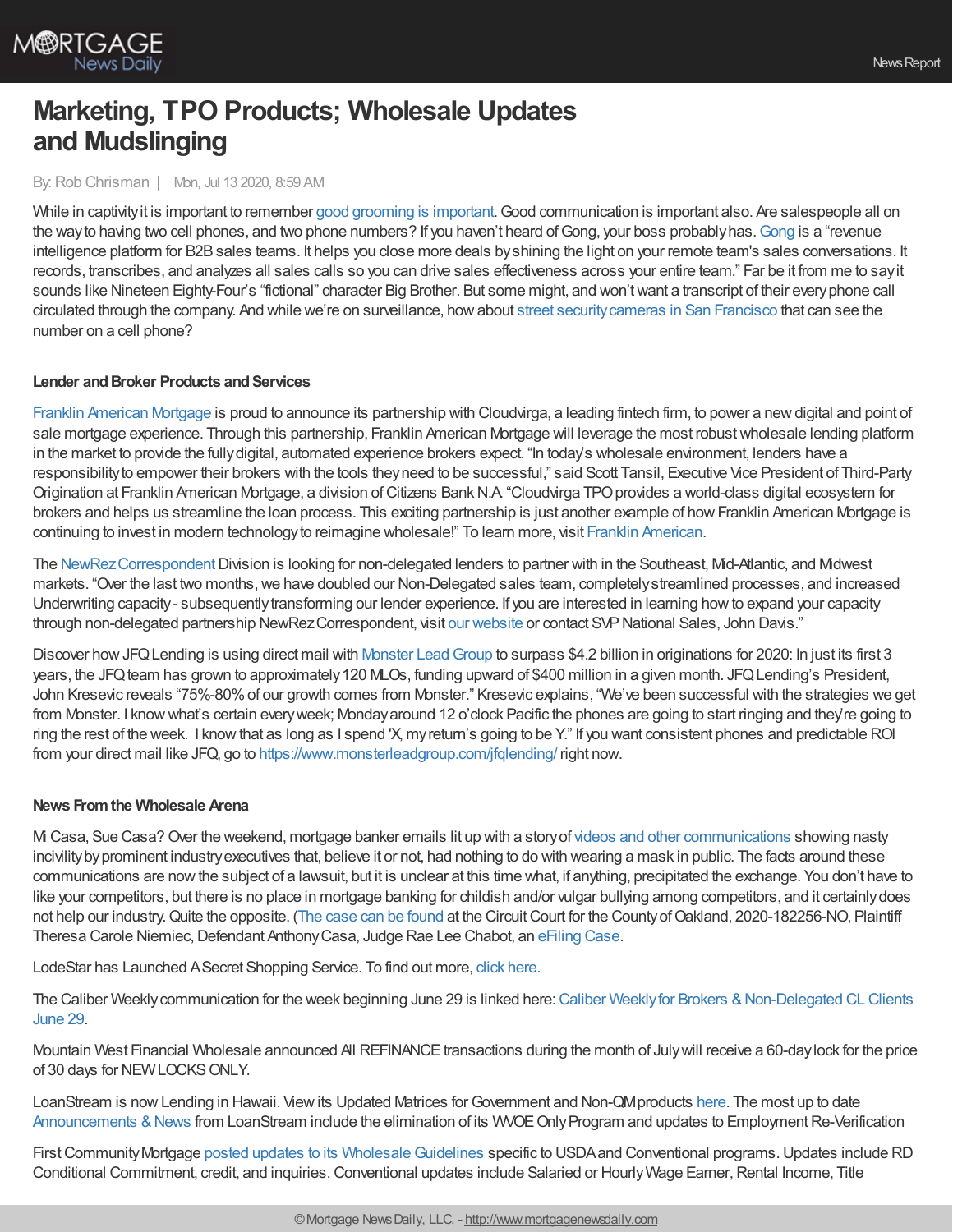

Commitment and DUrelease notes. FCMposted aGuideline update in Wholesale [Announcement](https://kc.fcmpartners.com/wp-content/uploads/2020/06/2020-30-Wholesale-Announcements.pdf) 2020-30 regarding changes from THDA.

With the new [One-Click](https://f.hubspotusercontent10.net/hubfs/5238866/BREEZEQSG_One%20Click%20AUS_0620.pdf?utm_campaign=Wholesale%20News%20%252B%20Updates&utm_medium=email&_hsmi=90913776&_hsenc=p2ANqtz--XCUdrFFSp_NB38Zof2NrNa3-SkeTQYlEm6fLGYHwy598Tzzw9LcqcOJtdFafJaKU6NrVQvy0kMAbubDmABLLPA4DRov6LIsGr3p36zl41_7x9FLw&utm_content=90913776&utm_source=hs_email) AUS in BREEZE from Plaza Home Mortgage, you can run DU® and LPA® at the same time and instantly generate a side-by-side comparison, allowing you to quickly evaluate the findings and determine what's best for your borrower. Of course, you can still run DU and LPA separately if you prefer.

## **Capital Markets**

Global economic data continued to improve throughout June **as more sociallyrestrictive policieswere liftedacross the USandthe** world. The rate of global contraction as measured by the JP Mortgage Global Composite Purchasing Managers Indexeased from 36.3 in Mayto 47.7 in June with China, Australia, and France moving into expansion territory. The ISMNon-Manufacturing Indeximproved in June from May, the single largest monthly percentage-point increased since the inception of the series in 1997. Measures of both the service and manufacturing sides of the economyindicate broad-based economic expansion during June. There are still a significant number of workers, however, who remain out of a job and 1.3 million new claims for unemployment were filed for the week ending July 4. While weekly newclaims continue to fall, **the pace of decline has slowedandnearly18 millionworkers continue toreceive benefits.** Keep in mind that during the last recession, the number of unemployed peaked at around 15.3 million in April 2010.

For many market participants, last week was about getting back in the swing of things after a long holiday weekend. Apullback in MBS and Treasuryyields to close the week took place as equities showed continued resilience and stocks jumped amid indications that the world could be closer to an effective treatment for Covid-19, even as cases rise. Economic releases showed the **Producer Price Index for final demanddecreasedwhenitwas expectedtoincrease, followinganincrease inMay.**On a year-over-year basis, the indexfor final demand is down 0.8 percent while core PPI is up just 0.1 percent, meaning there are few, if any, inflation pressures at the producer level due to generallyweak demand. And President Trump continued his tensions with China, saying phase two trade deal with China is unlikely, due to "severely damaged" ties with Beijing. Additionally, the U.S. imposed sanctions on Chinese officials deemed responsible for human rights abuses.

With no real data of note today, let's turn to the rest of the week. **There are several Fedspeakers currentlyscheduled**, including NewYork Fed President Williams today, ahead of nextweek's blackout period with the FOMC meeting on the 28th and 29th. Things pick back up tomorrow with June CPI and Core CPI. Wednesday sees the latest monetary policy decisions from the Bank of Japan and Bank of Canada, last week's application data, June Import/Export Prices, June Industrial Production and Capacity Utilization, and the latest Fed Beige Book. Thursday's busycalendar includes June Retail Sales, the JulyPhiladelphia Fed Survey, MayBusiness Inventories, and the JulyNAHB Housing Market Index, before the week closes with June Housing Starts and Building Permits, and preliminary July Michigan Consumer Sentiment Survey.

Turning back to today, the **NYFedwill conduct twoFedTrade purchase operations totalingupto\$4.7 billion**starting with \$1. billionGNII 2.5 percent and 3 percent followed byup to \$2.9 billion UMBS30 2 percent through 3 percent. The most recent Fed balance sheet on July8 showed a \$88.3 billion drop in assets for the week, the fourth weeklydrop in a row, taking the total decline over the last month to almost \$250 billion and total assets below \$7 trillion for the first time in almost two months. The fall is due mainly to the declining usage of the Fed's emergencyservices, the repo and dollar swap facilities it rolled out for primarydealers and foreign central banks at the height of the market turmoil in March and April. Later this afternoon, the Deskwill release a newtwo-week FedTrade purchase schedule along with the four-week reinvestment estimate. We begin the week with Agency MBS prices unchanged from Friday and the 10-year yielding .65 after closing last week at 0.63 percent, with no substantive economic news.

## **Employment**

DFWbased [Caliber](https://recruiting.adp.com/srccar/public/RTI.home?d=ExternalCaliberHomeLoans&_icx=v02Pg0E8dry77as%252F53w4AJaa70NZw%252Fw8fF8hbFO1EF85wLt9DxjYJuzTaiz3cC3bUG0&c=1060341&_dissimuloSSO=k81IQ_xGY14:XQC7YMN_-Mx6DdXOyW3KVTQohAw) Home Loans is committed to keeping families in their homes through all stages of home ownership and to giving back to the communities they serve. Caliber is proud to have recently donated \$7,500 to the JJ Barea Foundation, an important philanthropic organization in Puerto Rico.Originallyformed to provide free basketball camps to children in Puerto Rico, the organization has been a driving force raising funds for displaced families, delivering food,water, and medical supplies for families affected byHurricane Maria. Since COVID-19, the Foundation continues to build basketball courts at public schools in Puerto Rico, provides internetworkouts, and sponsors reading programs to keep children active physicallyand mentally. Be an influencer of positive change in your community, join [Caliber](https://recruiting.adp.com/srccar/public/RTI.home?d=ExternalCaliberHomeLoans&_icx=v02Pg0E8dry77as%252F53w4AJaa70NZw%252Fw8fF8hbFO1EF85wLt9DxjYJuzTaiz3cC3bUG0&c=1060341&_dissimuloSSO=k81IQ_xGY14:XQC7YMN_-Mx6DdXOyW3KVTQohAw) Home Loans!

Towne Mortgage, a full-service lender located in Troy, M is hiring! "We are looking for experienced, high performing Operations, Quality Control, Human Resources and Finance team members. Founded in 1982, The Towne Mortgage Family of Companies has nearly 40 years of experience in the mortgage industrydedicated to our clients, community, and team members.Come join a growing companyand help